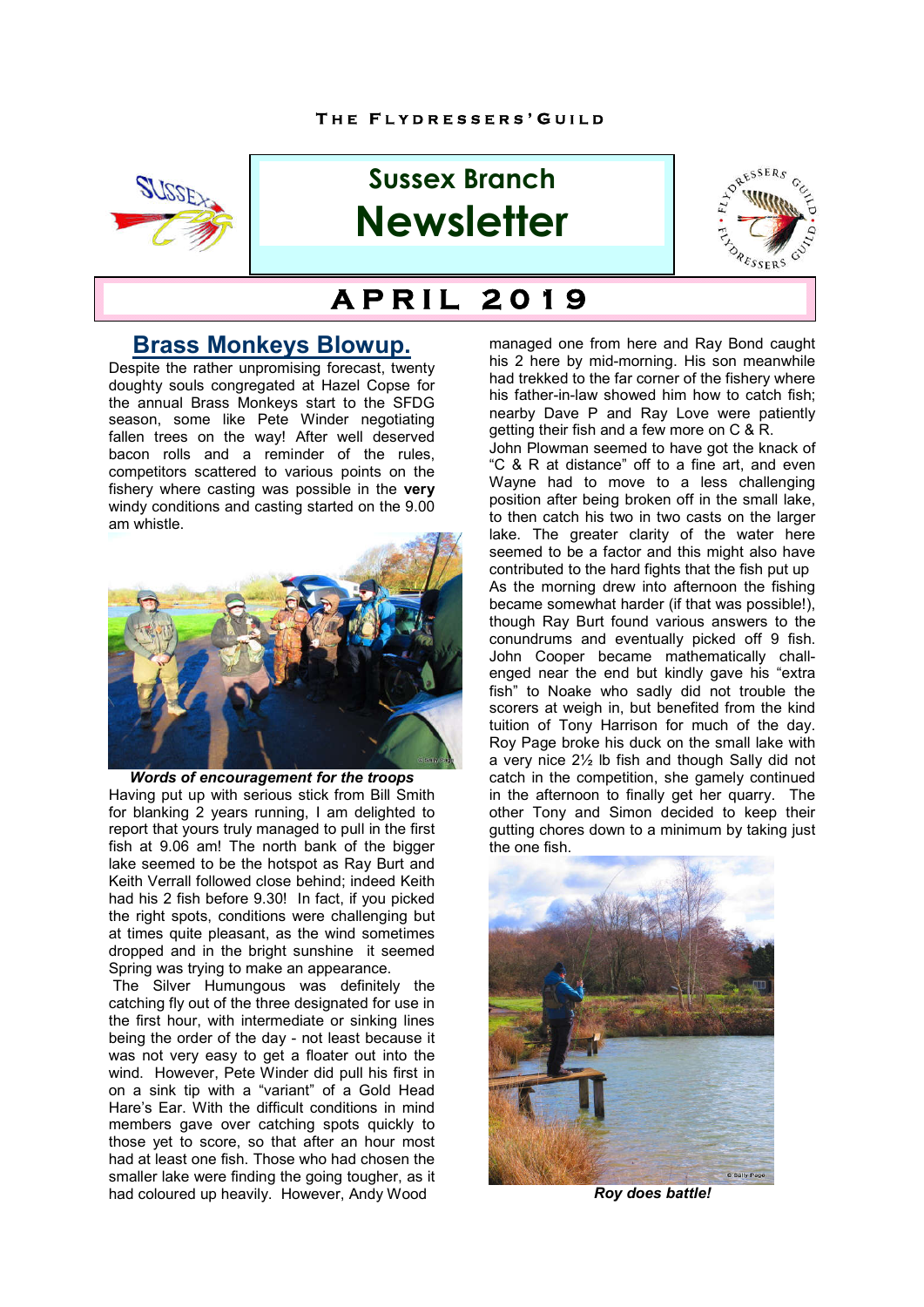It was with some relief that people moved towards the new "elite lunch accommodation" that Wilf has supplied, where "cosy" is the term an estate agent would use! At least his strategic parking of the horse box sheltered those who could not squeeze indoors from the onslaught of the strengthening winds. The scores on the doors revealed my early fish gave me first choice of prizes (being a creep I took the fizzy for my wife rather than the malt for me!). Keith Verrall took both heaviest bag and, not surprisingly, heaviest fish (2lb 12 oz) and Wayne D "stole" the bottle of malt for catching the smallest fish (1lb 6oz), beating Gerry Newlands by 1 oz! Sadly no browns were taken.

A few stayed on in the afternoon to fish but most retreated to the warmth of their Sunday lunches. Perhaps it was karma that I didn't organise the weather better, that I spent from about 2.30 till 6.00 pm in a Tesco car park at Broadbridge Heath with a broken clutch, waiting for the RAC! Hey Ho such is life!

*Alan Wells And now another view from a new member:*

### **Brass Monkey fishing competition Sussex Flydressers Guild**



10<sup>th</sup> March 2019 found us at Hazel Copse near Rudgwick, Horsham with two beautiful trout stocked lakes. It was the Sussex Flydressers Guild Brass Monkey fishing competition day. Wasn't such a "brass monkey" day for the time of year, as a "how many knots can you get in your line day". Well for me it was. It was a very windy day to say the least, very tough conditions for a novice fly-fisherwoman. (Only my fifth time out).

However we all gave it our best shot, many were successful early on, some just in time for the weigh-in at lunch time. To start the day we had to use our own tied flies, either bloodworm, humungous or gold headed hares ear. Choosing the heaviest fly I could, I still got knots, and choosing a kind of good direction to the wind, but no-where was easy, I got to casting as best I could.

People catching all around me, give you a feeling of hope, real hope. And then... a knock,

fish on... but then off again, sigh. But it keeps you going, unlike my hand-warmer, which seemed to have gone out already! Change flies to see what happens. Another knock, fish on... but then off again. Getting a little concerned I'm doing something wrong, but realise others are having similar issues, so it's not just the newbie errors.

Such kind and generous people at the club, always offering advice and comments on improving the chance of hooking one; I tried some if not all, and because of the wind tried to cast left handed, well I've only just started right handed, so that was an interesting learning experience, but realise the opportunities this would provide in future (and in better conditions will definitely practice this some more).

So the weigh-in at lunch, with nothing but knots to count for me - but cakes and (fishy shaped) biscuits made by others were a great break and chance to warm up a bit, and perfect time to take a break as the weather turned to a downpour plus hail.



Prizes for all, some great weighing fish, and fun stories all around. Even the story of last years' wind qust that blew the marquee the site put out for lunch that blew away, and left those sitting underneath it at the time, right in the open. This year a new little hut and shelter, and a horsebox wind break were very useful - although at times it felt like that would blow away too this year. But after lunch, and the rain, hail etc... the wind dropped a little, and with only 3 of us back out to try to finish our catch, with more knocks, I finally caught and landed one at 4.30pm, a lovely rainbow 2lb6oz. So it was all worth it. Thanks to all those that were rooting for me, and helping with advice and techniques, I'll be putting them into more practice soon, hopefully in better conditions too. You were giving up your time and competition chances to help the newbies and that is really appreciated. Two of us ladies out this day, which is great to see! So thank YOU.

And yes, the trout, when cleaned and just fried up in a little butter, salt and pepper, was just super fresh and tasted fantastic!

Hoping for tight lines (and not knotted) next time.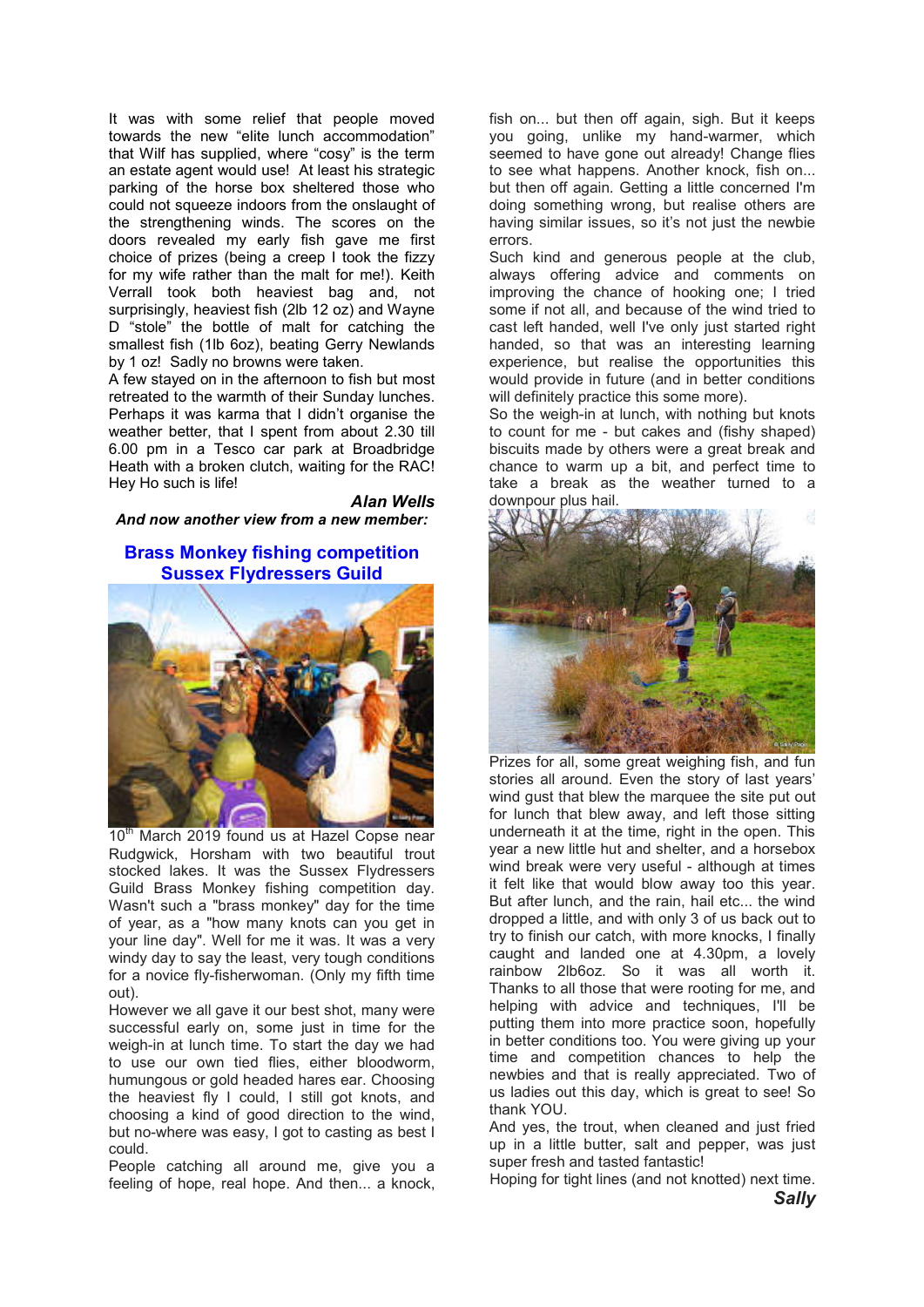### *Chairman's Chat*

Another difficult one – they all seem to be. At last I have made it to be close to the Monarchy. This system of vertical lift gates is opposite Windsor Castle. I did have a request for fish pass units from a member of the royal household for the Balmoral Estate but it came to nothing. Anyway the Brief was to provide access for a 1,500 run of salmon and sea trout up the River Thames.



#### *Windsor Weir*

There is no problem to design the fish pass but how to build it. Yes we could build a steel sheet pile coffer-dam and dewater it. A reinforced concrete floor could be laid and the pass built in the dry. The catch is it would be very expensive and dangerous. After much head scratching we decided to fabricate a complete system of units including walls all in welded aluminium. It would, of course, have to be built in modules bolted together on site. But how to fix it to the bed? It turned out that there was a concrete apron (floor) at the pass position which we could bolt the pass down to under water. After designing concealed bolted joints and three way holding down angles a diver was engaged and the system explained. Construction was worrying and difficult what with drilling holes in concrete under water and fixing and aligning brackets. When fixed the fabricated walls were filled with concrete and the pass set to work. Another headache solved.

*Tony W*



*We are indebted to Terry Scragg of Sussex Piscatorial Society for this informative take on fishing the dry fly – part two next month* **Stillwater dry fly fishing**

### **Part one**

My preferred approach to fishing small stillwaters is to use the dry fly as frequently as possible throughout the year. I use dries from March through to November most days and find that, although they may not always outfish nymphs and other sub-surface patterns, they give me much greater satisfaction and provide opportunities to fish in a more traditional way, using flies that are imitative and attractive to trout that have learnt to feed naturally. Trout have their eyes near the top of their head and in relatively shallow lakes will constantly see flies on the surface and therefore in principle we should be able to catch trout on dries at most times of the year. Dry flies also tend to bring up the bigger fish, particularly browns, and a high percentage of my catches have been brown trout.

When I began fishing stillwaters in the 1970's I took the usual route of using nymphs and other sub-surface flies but over time gradually moved to using dries. In those days using dry flies was seen as a minor tactic on stillwaters usually reserved for sedge and terrestrial time, with the occasional suggestion of traditional river patterns when olives were hatching. Change began to take place in the 1980's when innovative anglers fishing reservoirs began to develop a range of patterns that mainly represented the chironomid midge, sitting low in the surface of the water imitating insects at the emerger stage. The new patterns included Bobs Bits, Shipman's Buzzers, Shuttlecocks and Hoppers. Similarly, the introduction of the Klinkhammer, originally tied to represent the emerging caddis on rivers was found to be equally successful on small stillwaters alongside a range of similar parachute patterns and the adoption of CdC feathers, deer and elk hair in many dry flies has revolutionised dry fly fishing. Using dries is no longer seen as a marginal activity particularly on reservoirs, but one approach among many other well-established tactics.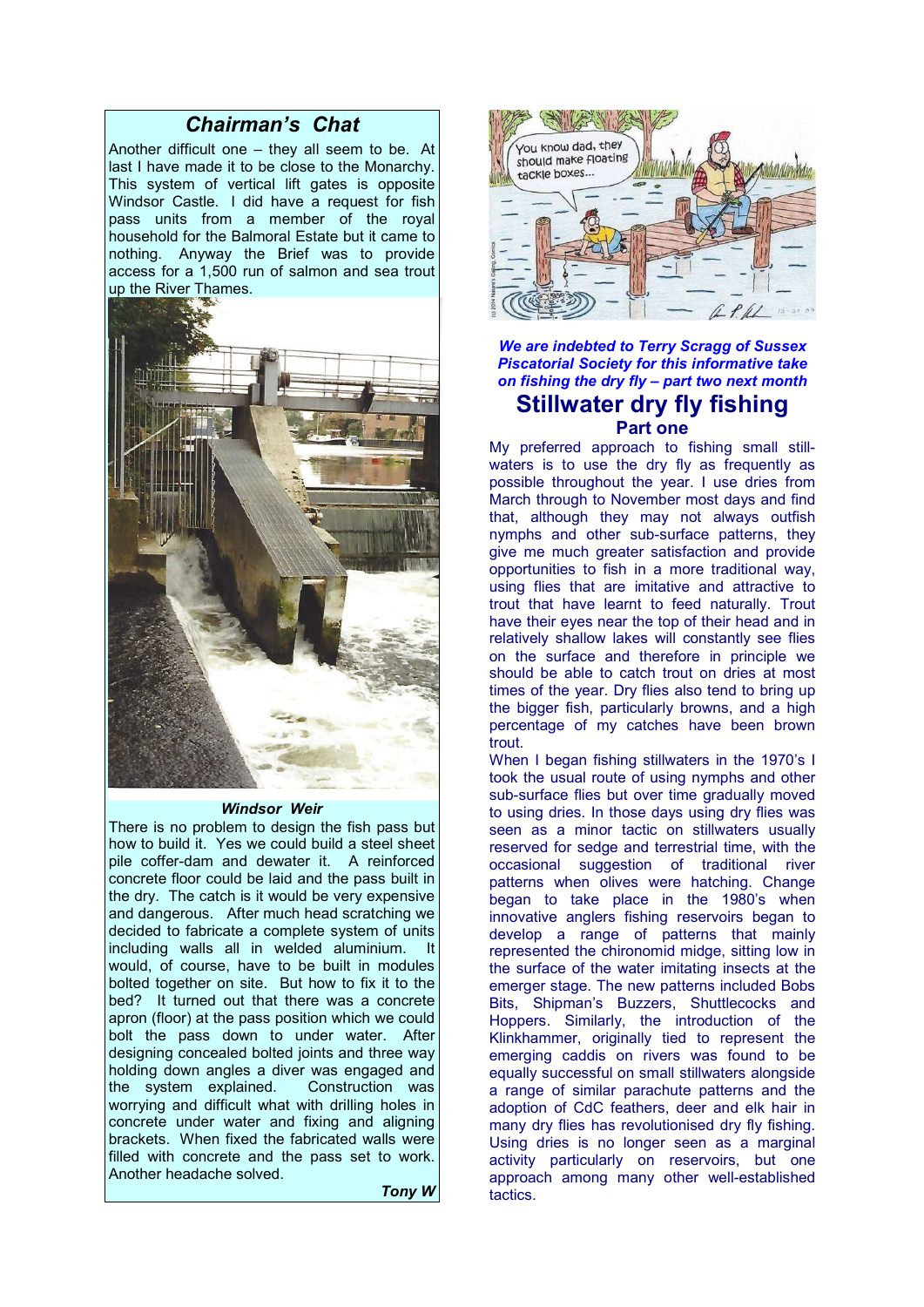With this in mind modern dry flies can be divided into three main types. Flies that use surface tension to sit on the surface (Elk Hair Caddis). Flies that sit in the surface tension (Shipman's Buzzer) and finally flies that use a "parachute" to sit on or in the surface but allow the body to penetrate the water (Klinkhammer). These patterns with their different profiles cover the stages of fly life from the emerging nymph through to adult flies.

There are a range of naturals to look out for on our stillwaters and for convenience I have divided these into six main groups: midges, upwinged flies, sedges, terrestrials, corixa and damsel. These are not hard and fast categories but are helpful when you are starting out using dries and can help you narrow the choices to a limited range of dry fly patterns that imitate the natural flies likely to be hatching at a particular time of the year.

#### **Midges**

Because chironomids are so prolific and hatch throughout the year many of the newer dry and emerger patterns have been developed specifically to imitate the different stages of the life cycle of the midge and are the cornerstone of dry fly fishing on large stillwaters and reservoirs and fortunately work equally effectively on small stillwaters.

Although the buzzer is the mainstay of subsurface fishing, the dry fly approach relies on the emerging buzzer and adult midge. Here flies such as the Shuttlecock, Shipman's Buzzers and Hatching Midge are the flies to try. Several other flies are also effective when midges are hatching including the Hopper, Klinkhammer and F-fly. As the colours of buzzers change throughout the season it is worth having your patterns in a range of colours and sizes. The main colour changes are: early spring – black, April/May – red and claret, mid-summer – olive and hares' ear and autumn and winter– black again but much smaller. Hatches take place throughout the year, mainly in the morning and evening. In the winter hatches tend to occur around mid-day as the temperature rises and the sun puts in a brief appearance. Size of flies when imitating midges:14 to 18.

#### **Upwinged flies**

Second to the midge as the season progresses are the ephemerids, such as the pond and lake olives. Stillwaters have few ephemerid species so this category of flies will be limited with the main hatch season from April through to late summer, particularly from mid-day to midafternoon. The range of flies that cover the main olive hatches include flies such as the CdC Hares Ear, Olive Emerger and Olive Klinkhammer. A small parachute Adams is also worth trying. Size of flies when imitating olives: 14-18 **Sedges**

The third group are the sedges in their different forms, with a dark sedge early in the season on

some waters but the main hatch is in the summer with the large brown and black sedges through to autumn. Sedge fishing is particularly effective on summer evenings when the natural is attempting to get airborn. The range of flies include, Elk Hair Caddis, G and H Sedge and Stimulator. Size of flies when imitating sedges: 12-16

#### **Terrestrials**

The fourth large group of flies are the terrestrials including various hawthorns and gnats early in the season and beetles, caterpillars, moths and ants, either blown onto the water from surrounding fields and hedgerows or dropping from waterside trees, at any time and the daddy long legs from late summer through autumn. These flies are ideal to try under any wooded areas around lakes. Size of flies range from 12s for DLL's and 14-18 for hawthorns, beetles and ants.

#### **Corixa**

The lesser water boatman is found all year in stillwaters but is particularly active in summer and is mainly found in shallow water near weeds when surfacing to renew their oxygen supply before diving down again. There are numerous patterns including several nymphs, but for my purposes the Foam Corixa is worth trying in size 14 and 16.

#### **Damsel**

I have occasionally seen trout leap clear of the water trying to snatch a damsel flying low over the water. Whenever you see damsels skimming the surface it is worth trying the Dry Damsel as I have caught a few trout using this method so it's always worth carrying one or two in your fly box. I use this in size 10 and 12.

When the natural flies are active varies considerably with local water conditions and weather patterns and should be seen as a rough guide rather than a definitive statement. Similarly, the artificial patterns suggested are my personal choices and have worked successfully for me but no doubt other members who fish dries regularly will have their own selection of successful patterns.

#### **Tackle**

My tackle consists of a 4-weight rod with a middle to tip action that is more forgiving than fast action rods when getting takes from heavy fish, and a corresponding weight forward floating line with a tapered poly leader and tippet with a combined length of around 12 to 14 feet usually with a single fly, although a dropper with contrasting patterns can be useful for searching the water when no rises are seen. As I mainly use small flies ranging from size 14 to 18 a fine tippet is needed if the fly is to fish naturally so I aim for a tippet diameter of between 0.14 and 0.18 giving a breaking strain in the range of 5 to 8lbs. I find fluorocarbon tend to sink flies too quickly for my style of fishing so I rely on low diameter mono or copolymer tippets.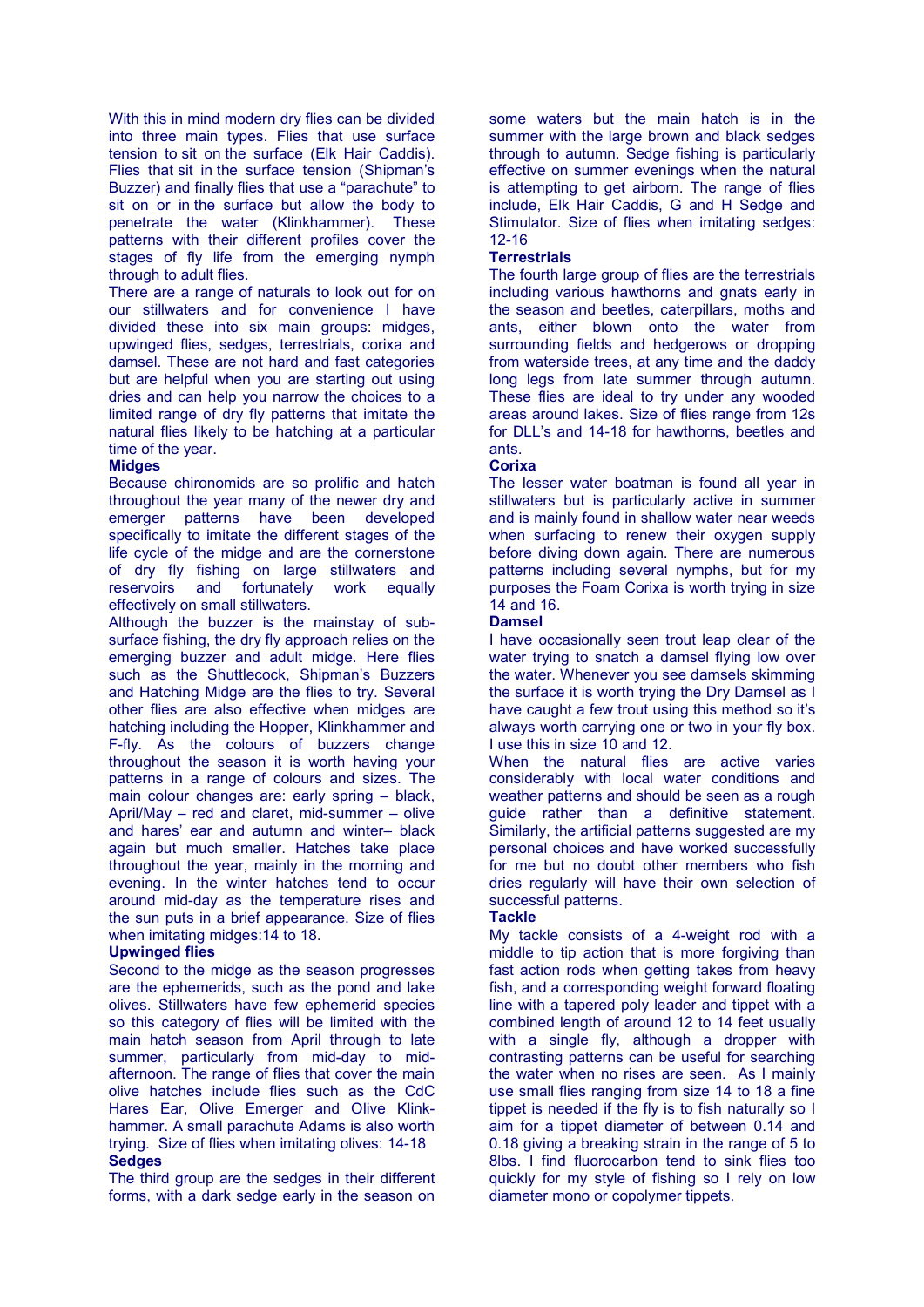#### **Presentation**

It is often said that presentation in dry fly fishing is more important than fly choice When dry fly fishing it is essential to use some form of leadersink on the last foot or so of the leader to thoroughly degrease it as this is one of the main reasons fish will reject a fly if they see a prominent leader on the surface. If using flies that need Gink always apply the floatant first followed by leadersink as it is so easy to get some floatant on to the leader. I also use Mucillin on the last couple of feet of my fly line as this helps with lift off particularly if you want to quickly recast to rising fish.

To increase your chances of success when dry fly fishing it is helpful to try and match the pattern to the natural so that the trout will see it as food. If you have seen a kick sample you will know that the majority of nymphs are very small. Similarly, if you have inspected the stomach of a trout you will often see very small insects, mainly midges, that again suggest we need to use smaller flies if we are to be consistently successful. So, think about size 14's and smaller if you are to match your artificial to the average size of insects consumed by trout. I tend to use size 16 and 18 regularly as this covers a large proportion of the food items found in trout. The exception is with flies that imitate sedges, damsels and some terrestrials where a larger hook size reflects the size of the natural.

Another important part of presentation is to ensure you adopt a stealthy approach and keep off the skyline and avoid continually casting to one particular area. This way you are less likely to scare fish and drive them into deeper water. Stillwater trout can swim in any direction and are therefore likely to see the angler who is visible on the bank. As dry fly fishing is most successful when it is carried out at short range a quiet approach can help avoid scaring fish and driving them out of comfortable casting range. At times you will need to put out a longer cast when you see rises further out but here there can be problems at times with actually seeing subtle takes at distance with hook ups more difficult.

In part two I will describe my approach to improve chances of success when using dry flies.

*Terry Scragg*

# **Ray's Ramblings**

Between 1990 and 1997 I fished five River Nationals on the rivers Wharfe, Dart and Eden. The format was that you fished four sessions and a blank in any of the sessions virtually guaranteed that you would not qualify for the top six places - five in the team and one reserve; and on each of those Nationals I blanked in one of those sessions. So in June 1998, fishing my sixth National on the rivers Derwent and Greta in Cumbria, would things be any different?

In my first session in the morning on the Derwent I caught one brown trout but forgot for once the importance of keeping the fish in the net till it had been measured, as a second fish that looked sizeable and I was holding in my hand to take to the controller on the other side of the river, jumped back into the river and so couldn't be measured. In the second session on the Derwent, I caught four fish including the best caught in the competition at 44 centimetres. In the afternoon on the Greta I caught one fish in each of the two sessions and so avoided the dreaded blank.

When the results were announced, although I had just missed out on the team, I was pleased with my highest ever placing. Would that one lost fish have made any difference - who knows? The following year in September I fished the Hardy International Team Championship for Bewl Bridge Flyfishing Club, a six-man team event at Rutland Water. It was a two day event and on the first day I boated six rainbows to end up as fifth individual and the team were third.

On the second day I was paired with Dave Shipman, a well known local, and had a really good day catching eleven rainbows. However the normal finishing time of 6 o'clock had been changed to 5.30 for that day. We had both forgotten this and were late back so were both disqualified. Because of this I missed out on being top individual but worse was that the team instead of winning ended up in fourth place.

A year later in May 2000 I fished my ninth Loch Style International at Lough Erne in Ireland - this was the event that I mentioned in the last newsletter. On each of the two practice days I had caught sizeable brown trout but on the day of the competition in eight hours fishing I never had a pull. My Welsh boat partner fared similarly though at half past four in the afternoon he had a take and missed it. The weigh in after the six o'clock finish didn't take long because all of the teams had a lot of blanks. In fact out of the fourteen anglers in the England team only four had managed to get a fish.

After that, I decided to give up serious competition fishing - it demanded a lot of time and money. However, I'd had a terrific time fishing not only all over England but in Scotland, Wales, Ireland and also in France, Belgium and Luxembourg in the European events, and also in the World Championships in New Zealand so many places that I otherwise would probably never have fished.

*Ray Burt*

### **New Committee Member**

We are pleased to advise that **ANDY WOOD**  has been co-opted on to your Committee.

**iFISH**